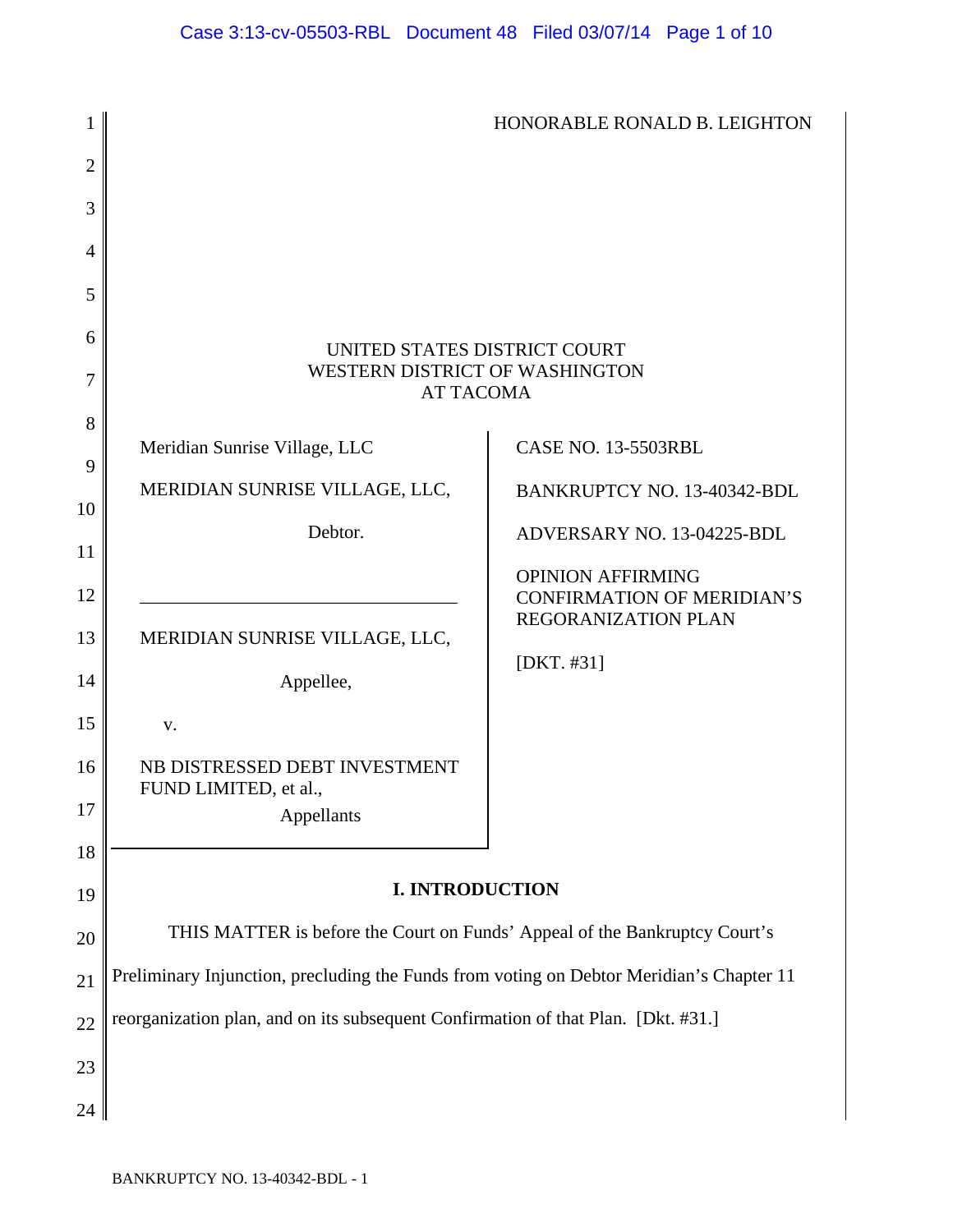# Case 3:13-cv-05503-RBL Document 48 Filed 03/07/14 Page 2 of 10

| 1              | The issue there, and here, is whether the Funds (broadly, hedge funds that acquire                                                                                                        |
|----------------|-------------------------------------------------------------------------------------------------------------------------------------------------------------------------------------------|
| $\overline{2}$ | distressed debt and engage in predatory lending) were Eligible Assignees of the Debtor's loan                                                                                             |
| 3              | obligation under the original Loan Agreement.                                                                                                                                             |
| $\overline{4}$ | Because the Bankruptcy Court properly determined that they were not, its refusal to                                                                                                       |
| 5              | permit them to vote on the Reorganization Plan was correct, as was its confirmation of that Plan.                                                                                         |
| 6              | Additionally, and in any event, Meridian is correct in its contention on appeal that even if the                                                                                          |
| 7              | Funds were eligible assignees, they would have only been entitled to only one vote between                                                                                                |
| 8              | them. The reorganization plan would have been confirmed, even if the Funds were permitted to                                                                                              |
| 9              | vote. The Bankruptcy Court's Orders are AFFIRMED.                                                                                                                                         |
| 10             | <b>II. BACKROUND</b>                                                                                                                                                                      |
| 11             | In April 2008, Meridian borrowed \$75,000,000 from U.S. Bank for the construction of                                                                                                      |
| 12             | Sunrise Village, a Puyallup shopping center. The parties' negotiated Loan Agreement included a                                                                                            |
| 13             | limitation on the bank's ability to assign the loan to other entities:                                                                                                                    |
| 14<br>15       | No Lender shall at any time sell, transfer or assign any portion of the Loan (each such<br>interest so disposed of being herein called a "Transferred Interest") to any Person other than |
| 16             | an Eligible Assignee (hereinafter called a "Transferee").                                                                                                                                 |
| 17             | Loan Agreement at § 13.2. This dispute centers on the definition of "Eligible Assignees", and                                                                                             |
| 18             | specifically, "financial institutions":                                                                                                                                                   |
| 19             | "Eligible Assignee" means any Lender or any Affiliate of a Lender or any commercial<br>bank, insurance company, financial institution or institutional lender approved by Agent in        |
| 20             | writing and, so long as there exists no Event of Default, approved by Borrower in writing,<br>which approval shall not be unreasonably withheld.                                          |
| 21             | Loan Agreement § 1.1.                                                                                                                                                                     |
| 22             | Based on prior negative experiences, Meridian specifically limited "Eligible Assignees"                                                                                                   |
| 23             | to commercial banks, financial institutions, or institutional lenders to avoid future assignments to                                                                                      |
| 24             |                                                                                                                                                                                           |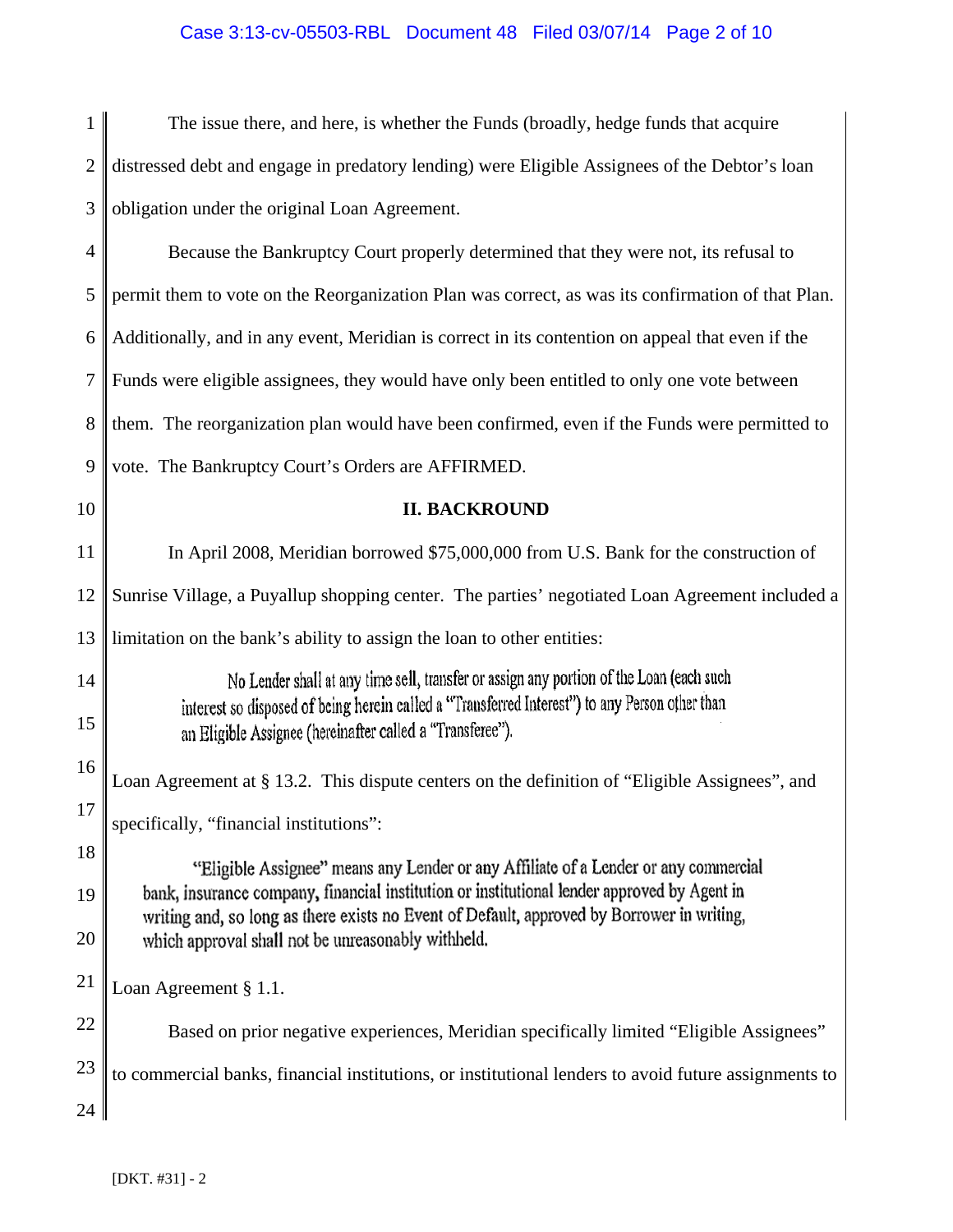# Case 3:13-cv-05503-RBL Document 48 Filed 03/07/14 Page 3 of 10

1  $\mathcal{D}_{\mathcal{L}}$ predatory investors—investors who purchase distressed loans in the hope of obtaining control of the underlining collateral in order to liquidate it for rapid repayment.

3 4 5 6 7 8 9 10 11 U.S. Bank soon assigned portions of the loan to Bank of America ("BoA"), Citizens Business Bank ("Citizens"), and Guaranty Bank and Trust Company ("Guaranty") (collectively, the "Lender Group"). Throughout the next few years, Meridian remained current on its loan payments. Nevertheless, in early 2012, the Lender Group forced Meridian into a nonmonetary default based on the economic recession and debt coverage under the loan agreement. It did not charge Meridian the default interest rate at the time. It did, however, take steps to sell the loan. In late 2012, U.S. Bank requested that Meridian agree to waive the "Eligible Assignee" limitations to facilitate such a sale. Because Meridian purposely negotiated the limitations to prevent assignments to predatory investors, it declined.

12 13 14 15 16 17 18 For the next month, Meridian and U.S. Bank debated eliminating the Eligible Assignee restrictions. U.S. Bank ultimately threatened to enforce its rights—presumably, to charge the higher, default interest rate—if Meridian did not acquiesce, but Meridian refused. In January 2013, U.S. Bank informed Meridian that it would immediately begin charging the default interest rate (20 percent of the loan's total outstanding balance). The default interest totaled an additional \$250,000 per month, which Meridian did not have. Meridian consequentially filed for protection under Chapter 11 of the Bankruptcy Code.

19 20 21 22 23 24 As part of its Chapter 11 reorganization, Meridian created a Reorganization Plan that categorized the Lender Group as a specific class for the purpose of voting on the Plan. Prior to the vote, and in defiance of Meridian's repeated objections, BofA transferred its interest to NB Distressed Debt Limited Fund. NB Distressed boasted that it "provide[d] investors with attractive risk-adjusted returns through long-biased, opportunistic stressed, distressed and special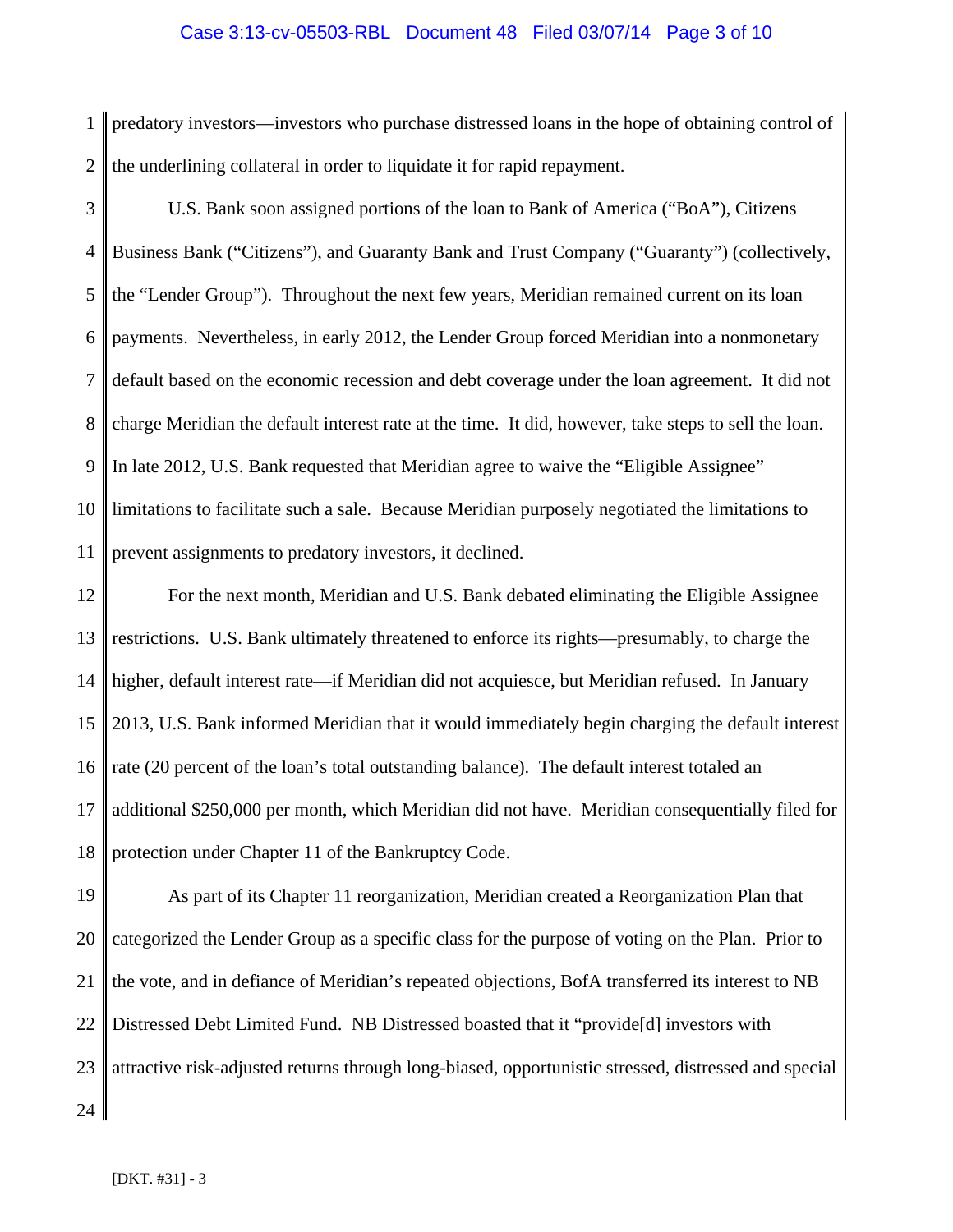# Case 3:13-cv-05503-RBL Document 48 Filed 03/07/14 Page 4 of 10

1  $\mathcal{D}_{\mathcal{L}}$ 3 4 5 6 situation credit-related investments while seeking to limit downside to risk." *See* ER 134-135. NB Distressed subsequently assigned one-half of its interest to Strategic Value Special Situations Master Fund II, L.P., and another part of its interest to NB Distressed Debt Master Fund LP. These three entities (collectively, the "Funds") focus on acquiring distressed debt, and are precisely the types of entities to which Meridian claims the Loan Agreement prohibits assignment.

7 8 9 10 11 12 13 14 Meridian immediately objected to BoA's transfer to NB Distressed. On May 23, 2013, Meridian asked the Bankruptcy Court to enjoin the Funds from exercising Eligible Assignee rights, including most importantly, voting on its proposed Reorganization Plan. The Bankruptcy Court granted the injunction, and the Funds appealed to this Court, seeking a stay of the Bankruptcy Court's preliminary injunction. This Court granted the Funds' Motion for Leave to Appeal the preliminary injunction, but denied the Funds' Motion to Stay. [Dkt. # 15.] The Lender Group supported and voted in favor of Meridian's Reorganization Plan. The Funds were not permitted to vote. In September 2013, the Bankruptcy Court confirmed the Plan.

15 16 17 18 19 20 The Funds now appeal the Bankruptcy Court's Preliminary Injunction and confirmation. The Funds argue that the definition of "financial institution" (in the Loan Agreement to which they were not a party) was broad, even limitless. Accordingly, they argue that Bankruptcy Court erred in determining that they were not a financial institution, and subsequently erred in confirming a plan that did not include the Funds' vote. This dispute centers on the definition of "Eligible Assignees," and specifically, "financial institutions."

21

## **III. DISCUSSION**

#### 22 **A. Standard of Review**

23 24 Meridian argues that the appropriate standard of review is abuse of discretion. The Funds counter that the correct standard is *de novo*, because the issuance of the preliminary injunction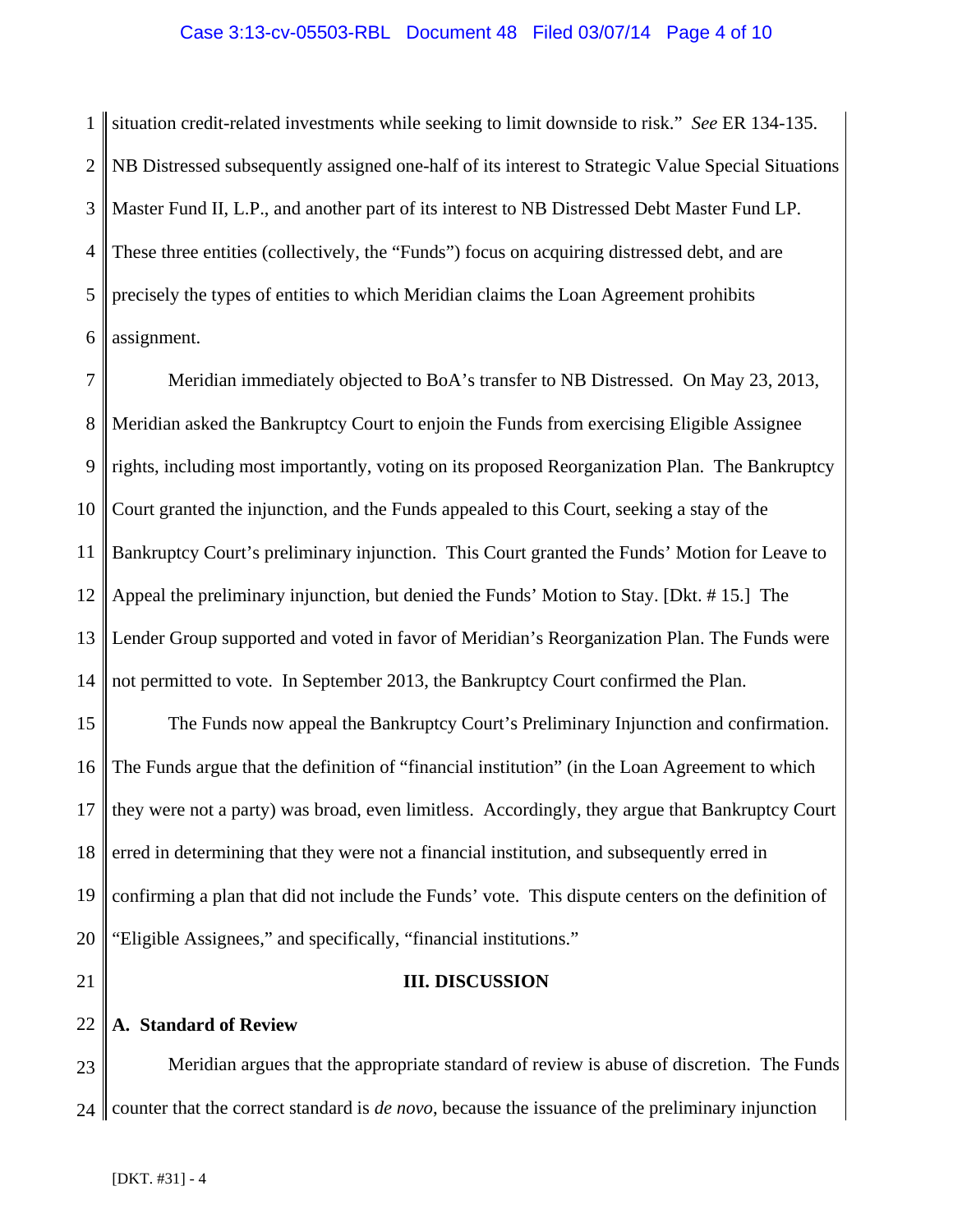### Case 3:13-cv-05503-RBL Document 48 Filed 03/07/14 Page 5 of 10

1  $\mathcal{D}_{\mathcal{L}}$ depended on the bankruptcy court's contract interpretation. Because the outcome of this case turns on the interpretation of "financial institution," *de novo* is the correct standard of review.

3 4 5 6 7 8 9 Although a trial court's decision to issue a preliminary injunction may be reviewed under an abuse of discretion standard, appellate courts must review matters of contract interpretation *de novo*. *See In re Brawders*, 503 F.3d 856, 866 (9th Cir. 2007); *Am. W. Airlines, Inc. v. Nat'l Mediation Bd.*, 986 F.2d 1252, 1258-59 (9th Cir. 1992); *L.K. Comstock & Co. v. United Eng'rs & Constructors, Inc.*, 880 F.2d 219, 221 (9th Cir. 1989). Both parties agree that the interpretation of "financial institutions' lies at the heart of the dispute. The appropriate standard of review is *de novo*.

#### 10 **B. The Bankruptcy Court correctly interpreted the term "financial institutions."**

11 12 13 14 15 16 17 The Loan Agreement limits loan assignments to "Eligible Assignees," which includes (only) "commercial banks, insurance companies, financial institutions, or institutional lenders." Meridian argues that that the plain language of the Loan Agreement's limitations, the specific text surrounding financial institutions, and the parties' actions all prove that the parties intended financial institutions to exclude entities like the Funds. The Funds claim that "financial institutions" should be read much more broadly, and should include any and all enterprises that specialize in the handling and investment of funds.

18 19 20 21 22 23 The goal of contract interpretation is to "ascertain the intention of the parties." *Berg v. Hudesman*, 115 Wash.2d 657, 663 (1990) (quoting Corbin, *The Interpretation of Words and the Parol Evidence Rule*, 50 Cornell L.Quar. 161, 162 (1965)). In Washington, courts determine the parties' intent by examining the contract's objective manifestations. *Hearst Commc'ns, Inc. v. Seattle Times Co.*, 154 Wash.2d 493, 503 (2005). Words should be given their ordinary, usual and popular meaning "unless the entirety of the agreement clearly demonstrates a contrary

24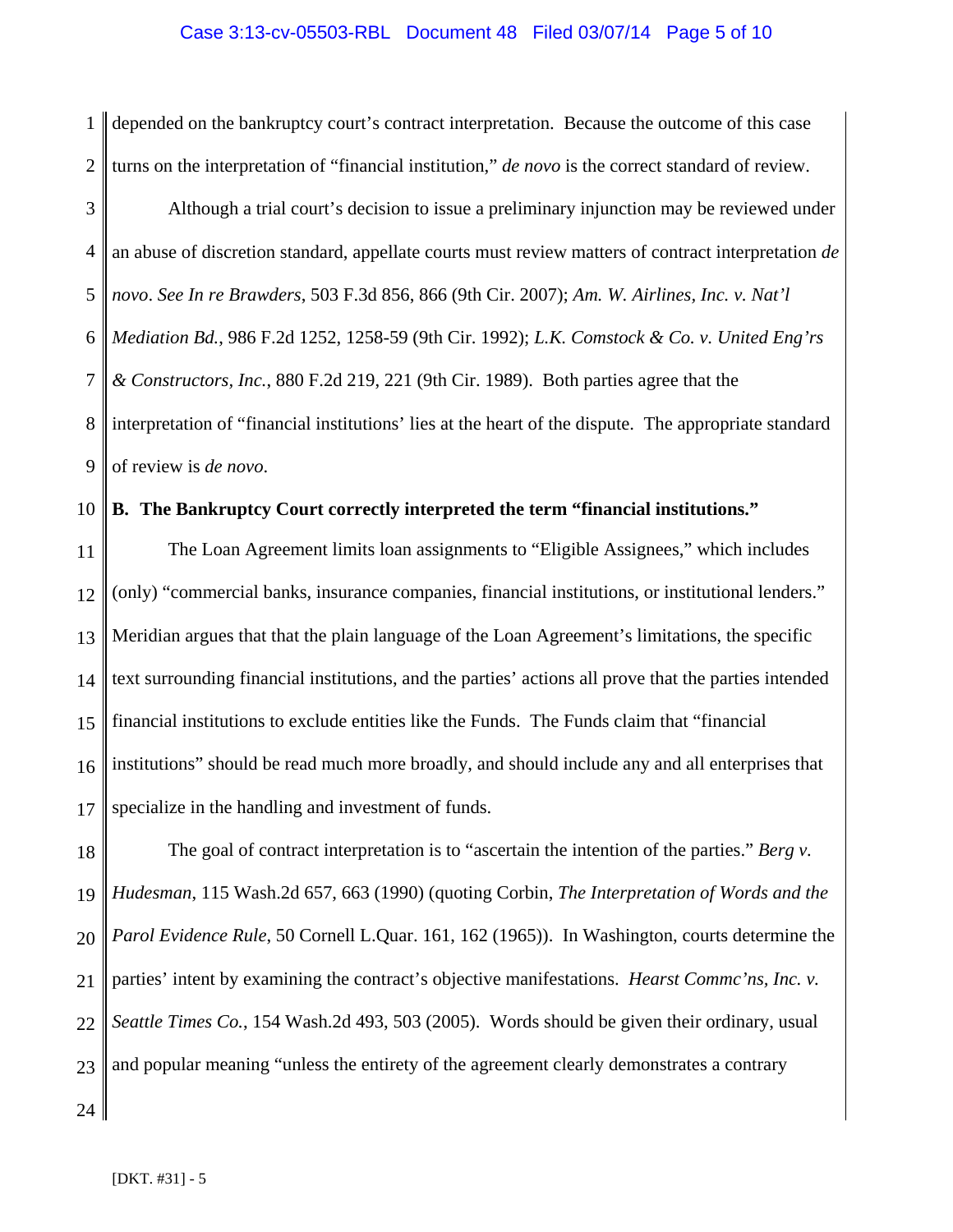1 | intent." *Hearst Commc'ns, Inc.,* 154 Wash.2d at 504. Subjective intent is generally irrelevant if  $\frac{2}{ }$ the intent can be determined from the actual words used. *Id*.

| 3              | In determining the objective intent, courts may refer to extrinsic evidence for the                                                |
|----------------|------------------------------------------------------------------------------------------------------------------------------------|
| $\overline{4}$ | "meaning of specific words and terms used." Id. at 503 (quoting Hollis v. Garwall, Inc., 137                                       |
| 5              | Wash.2d 683, 695-96 (1999)). The Court may rely on extrinsic evidence even in the absence of                                       |
| 6              | ambiguity. See Berg, 115 Wash.2d at 669. Extrinsic evidence may include: "(1) the subject                                          |
| 7              | matter and objective of the contract, (2) all the circumstances surrounding the making of a                                        |
| 8              | contract, (3) the subsequent acts and conduct of the parties, and (4) the reasonableness of                                        |
| 9              | respective interpretations urged by the parties." <i>Hearst Commc'ns</i> , Inc., 154 Wash.2d at 502                                |
| 10             | (citing Berg, 115 Wash.2d at 667). Extrinsic evidence may not be used to "show an intention"                                       |
| 11             | independent of the instrument" or to "vary, contradict, or modify the written word." Hearst                                        |
| 12             | Commc'ns, Inc., 154 Wash.2d at 503 (quoting Hollis, 137 Wash.2d at 695-96). The interpretive                                       |
| 13             | tool that examines the entire subject matter of the contract is the doctrine of <i>noscitur a sociis</i> .                         |
| 14             | <i>Noscitur a socciis</i> requires the interpretation that best harmonizes the interpreted word with the                           |
| 15             | surrounding context. State v. Jackson, 137 Wn.2d 712, 729 (1999).                                                                  |
| 16             | The Ordinary Meaning of the Term "Financial Institutions" as Used in the Loan<br>1.                                                |
| 17             | <b>Agreement Excludes the Funds.</b><br>Meridian argues the plain meaning of "financial institutions" is readily apparent from the |
| 18             | "Eligible Assignee" definition as a whole in the Loan Agreement, the specific text surrounding                                     |
| 19             |                                                                                                                                    |
| 20             | "financial institutions," and the parties' actions. The Funds claim that "financial institutions"                                  |
| 21             | should be defined by common (Webster's) and legal (Black's) dictionaries, which include any                                        |
| 22             | and all institutions that handle and invest funds.                                                                                 |
| 23             | It is clear to this Court that the parties to the Loan Agreement contemplated that the                                             |

Funds were *not* included in the definition of "Eligible Assignees." First, if the parties had II

 $24$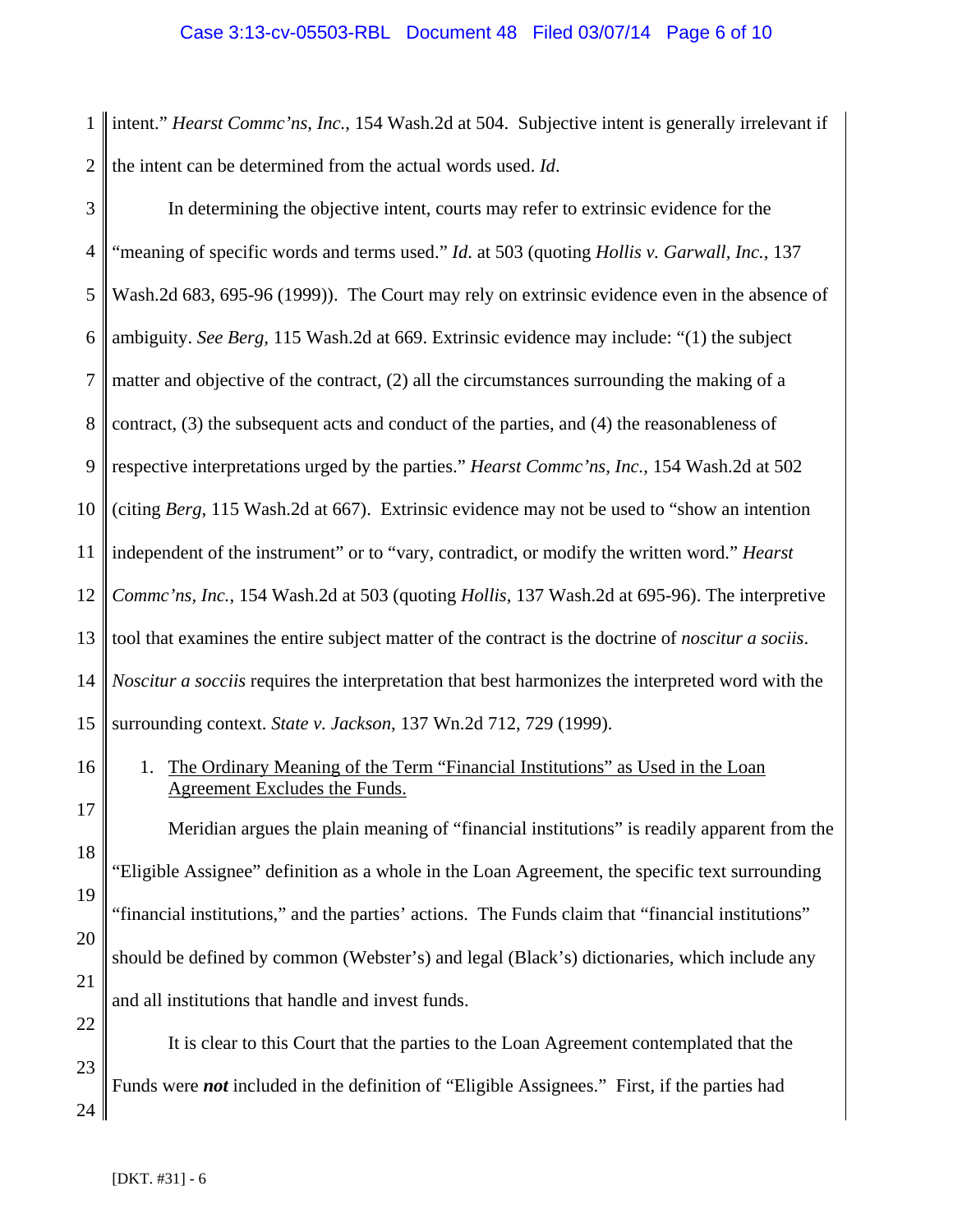# Case 3:13-cv-05503-RBL Document 48 Filed 03/07/14 Page 7 of 10

1  $\mathcal{D}_{\mathcal{L}}$ 3 4 5 6 7 8 intended "financial institutions" to mean what the Funds claim it means—any entity that manages money—then Bank of America was free to assign the loan to virtually any entity that has some remote connection to the management of money—up to and including a pawnbroker. The Agreement's assignment "limitation"—a term the Debtor claims was material—would have no limiting effect at all. Indeed, under the Funds' broad definition, any *individual* person could start an LLC online in thirty minutes, and the fly-by-night entity would be a "financial institution" to which BofA could assign the loan. Thus, the Funds' definition drains any force from the limitation.

9 10 11 12 13 14 15 16 17 Second, as the Bankruptcy Court recognized, the remaining phrases in the limitation would have no meaning if the term "financial institution" was as broad as the Funds now claim. [*See* Transcript Preliminary Injunction hearing, Dkt. #4 at Ex. 2, pp. 46-47.] The *noscitur a sociis* doctrine requires that a word be interpreted in such a way that harmonizes with its context. "Financial institution" harmonizes with "commercial bank," "insurance company" and "institutional lender" when interpreted to mean "entities that make loans." The Loan Agreement listed "financial institutions" in the midst of entities specifically dealing with money lending, and so interpreting "financial institutions" as any entity that manages money would render the surrounding words, and the clause itself, nonsensical.

18 19

20

21

22

2. Extrinsic Evidence Proves That Parties Understood "Financial Institutions" To Exclude The Funds

The Funds argue that only the abstract dictionary definition may be considered when interpreting "financial institutions." Meridian argues that the parties' actions also shed evidentiary light on the parties' intended meaning of "financial institutions," and should be considered.

- 23
- 24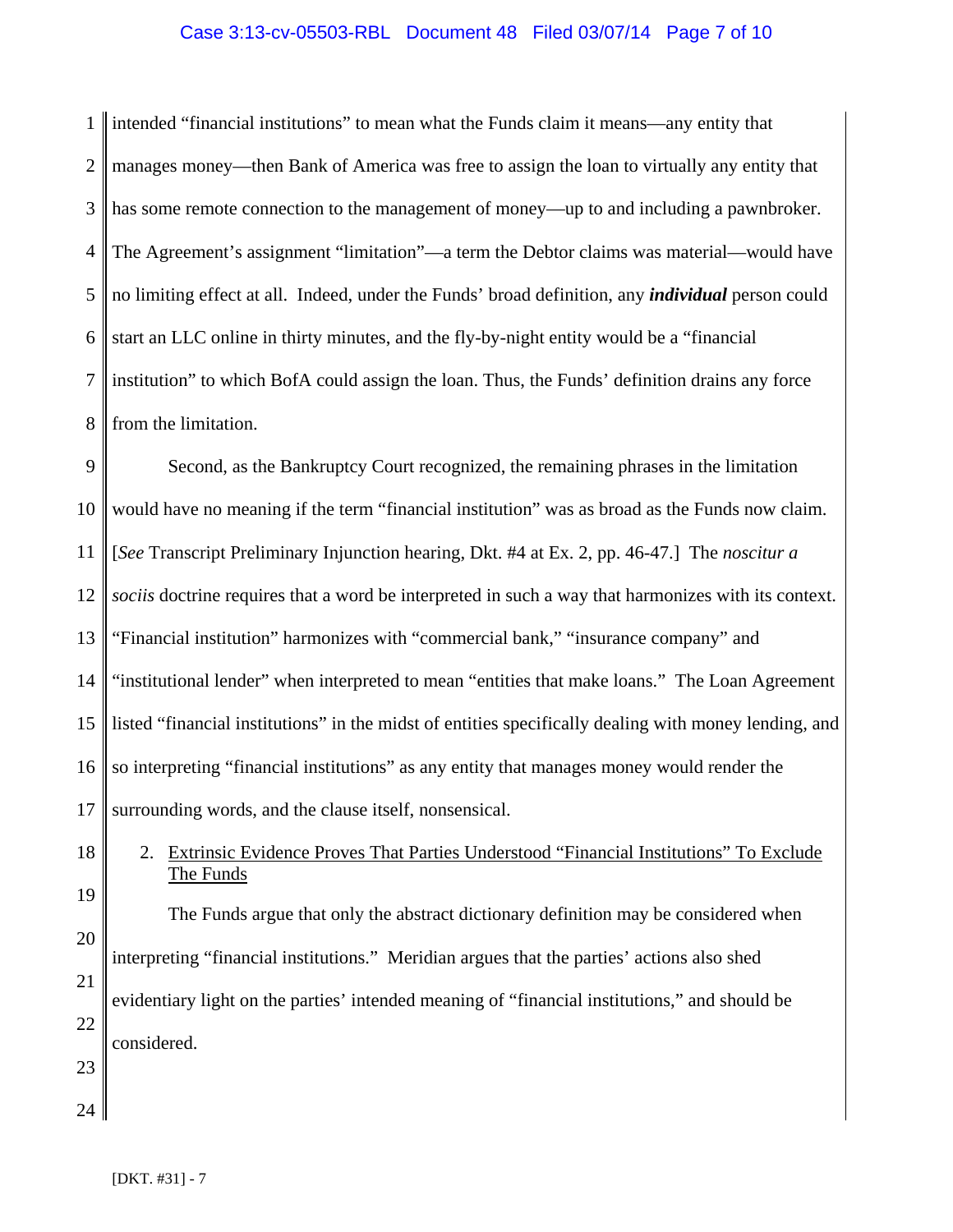### Case 3:13-cv-05503-RBL Document 48 Filed 03/07/14 Page 8 of 10

1 2 3 4 5 6 Even the Funds' authority clearly allows for the consideration of extrinsic evidence when determining the meaning of specific phrases. *See Hearst Commc'ns, Inc.*, 154 Wash.2d at 503 ("Since *Berg*, we have explained that surrounding circumstances and other extrinsic evidence are to be used 'to determine the meaning of *specific words and terms used*' and not to 'show an intention independent of the instrument' or to 'vary, contradict, or modify the written word.'") (emphasis in the original).

7 8 9 10 11 12 13 14 15 16 17 U.S. Bank's (the assignor of BoA'sinitial loan commitment) own actions bolster Meridian's argument that "financial institutions" intentionally excluded entities like the Funds. U.S. Bank sought in writing to eliminate all restrictions on whom or what could be an Eligible Assignee, and it did so prior to the assignment to the Funds. Not only did both parties recognize that the definition was intentionally narrow, but Meridian claims that U.S Bank and the Lender group knew of its materiality to the Loan Agreement. Meridian argued that it demonstrated the importance of the "Eligible Assignee" restrictions when it opted to file Chapter 11 bankruptcy instead of submit to U.S. Bank's demands. U.S. Bank's attempts at removing the "Eligible Assignee" restrictions served as "powerful evidence that the parties to the agreement meant to (and did) limit the list to lenders, and to exclude assignment to distressed asset hedge funds who candidly admit they seek to "obtain outright control" of assets." [Dkt. # 15, pg. 5, 1-3.]

18 19 20 21 22 The purposefully limiting effect of the "Eligible Assignee" definition, the text surrounding "financial institution," and U.S. Bank's unsuccessful attempts to eliminate the restrictions all indicate that the parties intended "financial institutions" to exclude the Funds. Accordingly, the Bankruptcy Court properly concluded that the Funds did not qualify as "Eligible Assignees."

23

24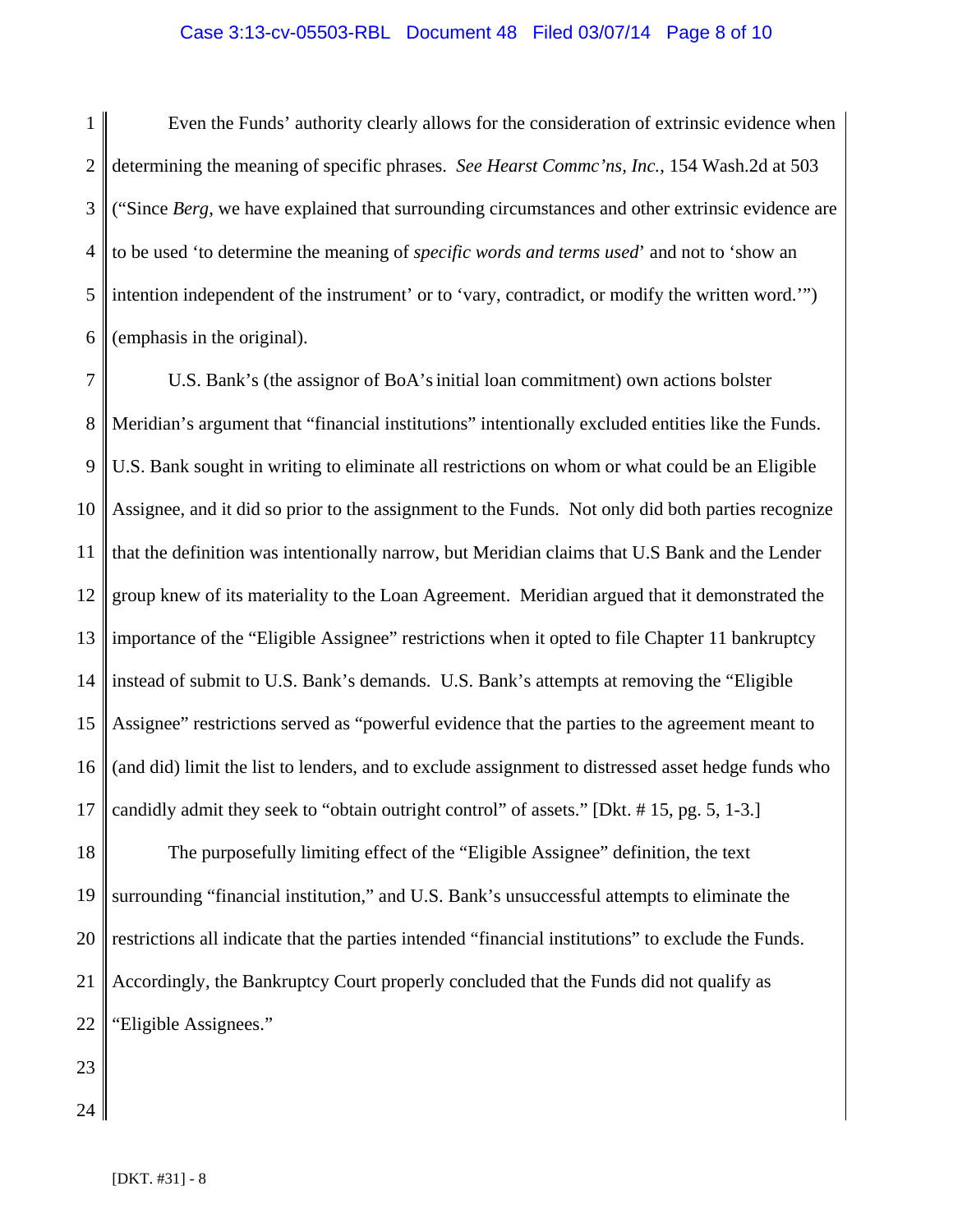### Case 3:13-cv-05503-RBL Document 48 Filed 03/07/14 Page 9 of 10

#### 1 **C. The Funds were properly precluded from voting on the Reorganization Plan**

 $\mathcal{D}_{\mathcal{L}}$ 3 4 Because the Funds were not "financial institutions" under the Loan Agreement, they were not "Eligible Assignees." The Loan Agreement permitted only "Eligible Assignees" to vote on the Plan, and thus the Funds were rightfully precluded from voting.

5 6 7 Meridian also argues, and U.S. Bank agrees, that even if the Funds were "Eligible Assignees," they are not each entitled to vote on the Reorganization Plan. Instead, they claim, the Funds should together be entitled only *one* vote (and not to the three that the Funds claim).

8 9 10 11 12 When creating a reorganization plan, a debtor may separate its creditors into different classes. *See* 11 U.S.C. 1122. Courts may confirm a reorganization plan if at least one impaired class votes to accept it. *See* 11 U.S.C. 1129(a)(10). A class is deemed to have accepted the plan when has the plan receives over fifty percent of class member *votes* and at least two-thirds of the claimed dollar *amount*. *See* 11 U.S.C. § 1126(c).

13 14 15 16 17 Meridian organized a class that included U.S. Bank, Citizens, Guaranty, and BofA. Each entity had one vote, and the Funds' interest in the loan originally stemmed from BofA's rights. A creditor does not have the right to split up a claim in such a way that artificially creates voting rights that the original assignor never had. If the Funds' reading was correct, any voter could veto the Plan by assigning its claim to enough assignees.

18 19 20 21 22 23 24 This arbitrary increase in voting power would prevent the remaining members of the class from accepting a plan without the Funds' support, which would nullify the Bankruptcy Code's voter majority requirement. If the Funds received the number of votes it desired by simple assignment, any creditor could assign its interest to multiple parties to increase its voting power. U.S. Bank is correct that "the numerosity requirement cannot be so easily manipulated." [Dkt. # 41, pg. 4, 33.] The interest of fairness and statutory authority requires that the Funds, if deemed "Eligible Assignees," must only receive one vote.

[DKT. #31] - 9